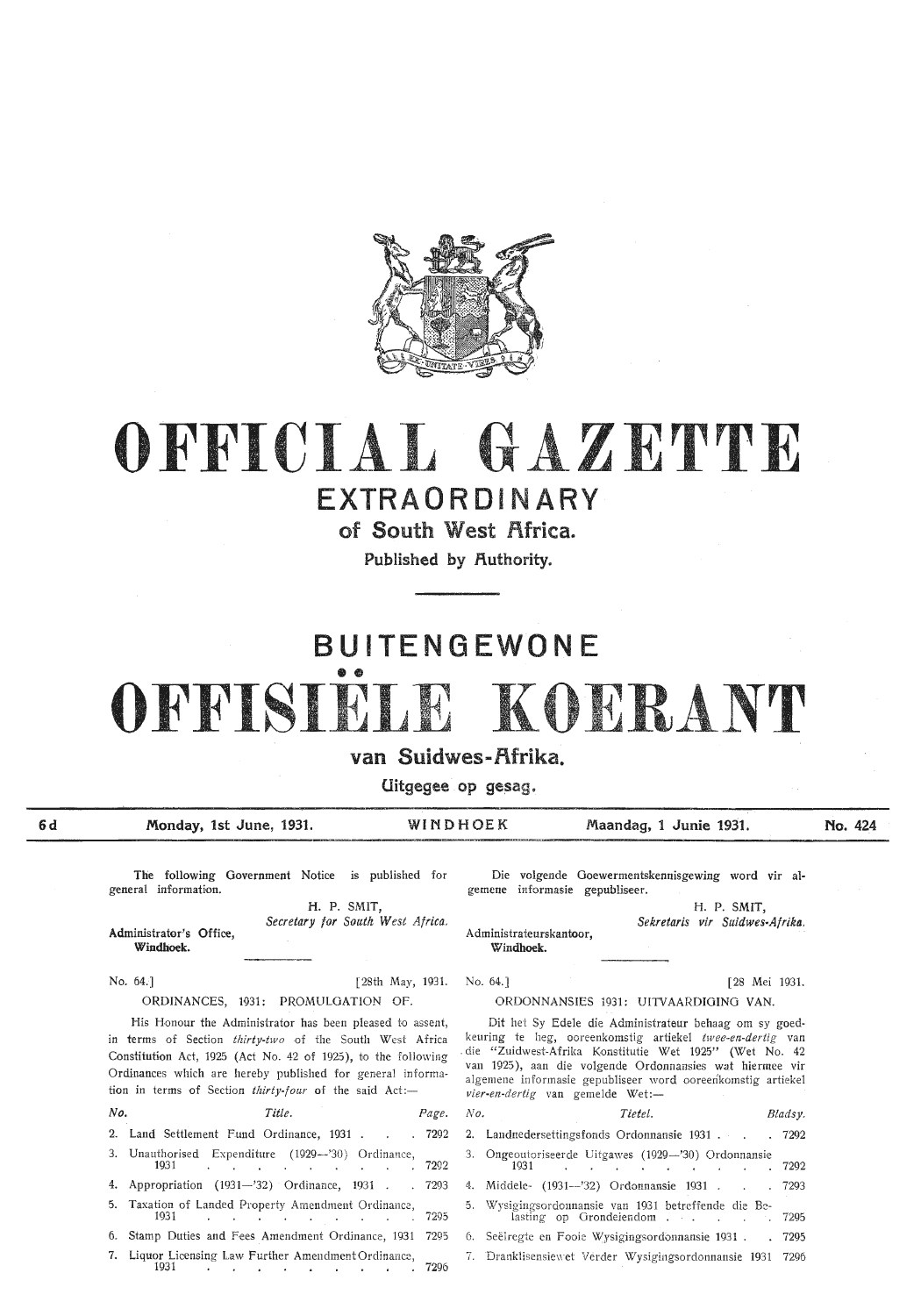**Ord. No. 2 of 1931** 

## **ORDINANCE**

**To establish a Land Settlement Fund.** 

*(Assented to 28th May, 1931.) ( English text signed by the Administrator.)* 

BE IT ORDAINED by the Legislative Assembly for South West Africa, duly empowered thereto by section *four* of the Financial Adjustments Act, 1930 (Act No. 34 of 1930), of the Parliament of the Union of South Africa, as follows:

1. There is hereby established as from the date of commencement of this Ordinance a fund to be entitled the

Establishment of<br>Land Settlement<br>Fund of South<br>West Africa.

Separate banking account of the Fund to be kept. Land Settlement Fund of South West Africa. 2. All moneys credited or paid to the Fund established by section *one* shall be lodged with the Accounting Officer for the Territory to the credit of the Fund, and, notwithstanding anything contained in section *eleven* of the Finance and Audit Ordinance, 1926 (Ordinance No. 1 of 1926), as amended by section *one* of the Finance and Audit Ordinance Amendment Ordinance, 1928 (Ordinance No. 8 of 1928), shall be paid by him into a separate account to be entitled the Land Settlement Account kept with such bank in the Territory as

Investment of<br>surplus moneys. 3. If at any time the moneys in the Land Settlement Fund Account appear to the Administrator to be more than sufficient to meet the accruing liabilities of the account, the Administrator may deposit such surplus moneys with the Public Debt Commissioners of the Union of South Africa for temporary investment. The profits which the Administrator receives on any such investment shall be credited to the Fund.

the Administrator may direct.

Short title and<br>date of commence<br>ment. 4. This Ordinance may be cited as the Land Settlement Fund Ordinance, 1931, and shall be deemed to have come into operation on the first day of April, 1931.

**Ord. No. 3 of 1931.** 

#### **ORDINANCE**

**To apply a further sum of money towards the service of the financial year ended on the thirty-first day of March, 1930, for the purpose of meeting and covering certain unauthorised expenditure.** 

> *(Assented to 28th May,* 1931.) *( Afrikaans text signed by the Administrator.)*

BE IT ORDAINED by the Legislative Assembly for the Territory of South West Africa as follows:-

1. The Administration Account of the Territory of South West Africa is hereby charged with the sum of forty thousand five hundred and seventeen pounds, eight shillings and seven pence to meet certain expenditure over and above the amount appropriated for the service of the financial year which ended on the thirty-first day of March, 1930. Such expenditure is set forth in the Schedule to this Ordinance and is referred to in paragraph 1, page 12 of the Report (which has been submitted to the Legislative Assembly) of the Controller and Auditor-General on the accounts of the said financial year and in the First Report of the Select Committee on Public Accounts, 1931.

Administration Account charged with £ 40,517.8•.7.

> 2. This Ordinance may · be cited as the Unauthorised Expenditure (1929-'30) Ordinance, 1931.

**ORDONNANSIE** 

**Om 'n Landnedersettingsfonds te stig.** 

*(Ooedg,ekeur* 28 *Mei 1931.) ( E.ngelse teks dear die Administrateur geteken.)* 

DIT WORD VERORDEN deur die Wetgewende Vergadering vir Suidwes-Afrika, behoorlik daartoe gemagtig by artiekel *vier* van die Finansiële Reëlingswet 1930 (Wet No. 34 .van 1930) van die Parlement van die Unie van Suid-Afrika, as volg:-

1. Hierby word vanaf die datum van inwerkingtreding van hierdie Ordonnansie 'n fonds gestig te word genoem die Landnedersettingsfonds van Suidwes-Afrika.

2. Al die gelde, wat aan die by artiekel *een* gestigtc Fonds gekrediteer of daarin gestort word, moet by die Rekenmeester vir die Oebied ten bate van die Fonds inge-<br>handig word, en moet, nieteenstaande enige bepaling in artiekel *elf* van die Finansie en Ouditeer Ordonnansie 1926 (Ordonnansie No. 1 van 1926), soos gewysig by artiekel *een* van die Finansie en Ouditeer Ordonnansie Wysigingsordonnan- sie 1928 (Ordonnansie No. 8 van 1928), deur horn in 'n afsonderlike rekening gestort word, die Landnedersettingsrekening te word genoem, wat by sodanige bank in die Oebied as die Administrateur mag bepaal gehou word.

Stigting van Land-<br>nedersettings-<br>fonds van Suid-<br>wes-Afrika. Afsonderlike<br>bankrekening van

**Ord. No. 2 van 1931.** 

die fonds moet g-ehou word.

3. As dit te enige tyd aan die Administrateur blyk dat Belegging van<br>surplusgelde.

die gelde in die Landnedersettingsfonds-Rekening meer as voldoende is om die opgeloopte laste van die rekening te dek, kan die Administrateur sodanige surplusgelde by die Staatsskuld-Kommissie van die Unie van Suid-Afrika vir tydelike belegging deponeer. Die profyte, wat die Administrateur van enige sodanige be;egging verkrr, moet aan die Fonds gekrediteer word.

4. Hierdie Ordonnansie kan vir al die doeleindes aan-<br>gehaal word as die Landnedersettingsfonds Ordonnansie 1931<br>en word geag op die eerste dag van April 1931 in werking getree te he. Kort tietel en<br>datum van indatum van in<br>werkingtreding.

### **ORDONNANSIE**

**Ord. No. 3 van 1931.** 

**Tot aanwending van 'n verder geldbedrag vir die diens van die boekjaar, wat op die een-en-dertigste dag van Maart 1930 geeindig het, tot bestryding en**  dekking van sekere ongeoutoriseerde uitgawes.

*(Ooedg.ekeur* 28 *Mei 1931.) ( Afrikaanse teks deur die Administrateur geteken.)* 

DIT WORD VERORDEN deur die Wetgewende **Ver**gadering vir die Gebied Suidwes-Afrika, as volg:-

1. Die Administrasierekening van die Gebied Suidwes- Administrasie Afrika word hiermee belas met die bedrag van veertigduisend rekening belas vyfhonderd en sewentien pond agt sjielings en sewe pennies met £ 40,517.8.7. *tot* dekking van sekere uitgawes bo en behalwe die bedrag beskikbaar gestel vir die diens . van die boekjaar, wat op die een-en-dertigste dag van Maart 1930 geeindig het. Hierdie uitgawes word uiteengesit in die Bylae tot hierdie Ordonnansie en word nader omskryf in paragraaf 1, bladsy 12, van die Verslag (aan die \Vetgewende Ve rgadering voorgele) van die Kontroleur en Ouditeur-Oeneraal oor die rekenings vir vermelde boekjaar en in die Eerste Verslag van die Oekose Komitee op Openbare Rekenings 1931.

2. Hierdie Ordonnansie kan vir al die doeleindes aan- Kort tietel. gehaal word as die Ongeoutoriseerde Uitgawes (1929-'30) Ordonnansie 1931.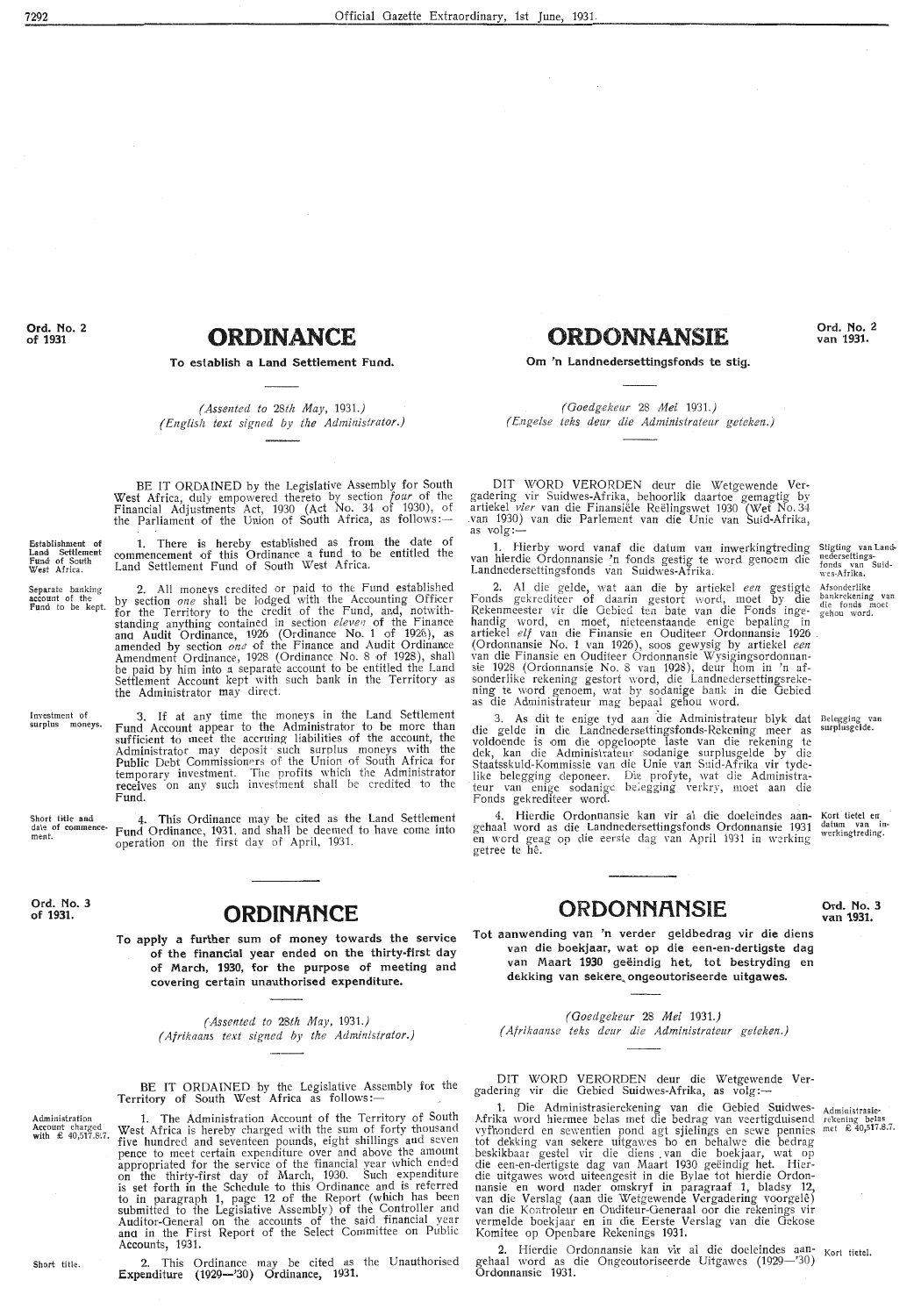No. van Be-

grotingspos.

3

 $\mathbf 5$ 

 $\overline{7}$ 

 $\bf 8$ 

| SCHEDULE.       |                                        |                          |  |  |  |
|-----------------|----------------------------------------|--------------------------|--|--|--|
| No. of<br>Vote. | Title of Vote<br>(On Revenue Account). | Amountt.                 |  |  |  |
|                 |                                        | $\mathbf{\pounds}$ s (d) |  |  |  |
| 3               | Agriculture                            | $1,901$ 18 5             |  |  |  |
| 5               | Customs and Excise.                    | 667 8 8                  |  |  |  |
| 7               | Education                              | 424 14 111               |  |  |  |
| 8               | Works                                  | 1,301 10 4               |  |  |  |
|                 | £                                      | 4,295                    |  |  |  |

| No. of<br>Vote.  | Title of Vote<br>(On Loan Account). |   | Amount.                                                       |
|------------------|-------------------------------------|---|---------------------------------------------------------------|
| B<br>$\mathbf C$ | Land Bank.<br>Lands.                |   | $\mathfrak{L}$ s d<br>$20,000 \quad 0 \quad 0$<br>16,221 16 3 |
|                  |                                     | £ | 36,221 16 3                                                   |
|                  | TOTAL: £                            |   | 40,517<br>8 7                                                 |

|                             | £                                                 | 4,295 12 4                                      |
|-----------------------------|---------------------------------------------------|-------------------------------------------------|
| No. van Be-<br>grotingspos. | Tietel van Begrotingspos<br>(Op Leningsrekening). | Bedrag.                                         |
| B<br>C                      | Landbank<br>Lande.                                | £<br>s d<br>20,000<br>$0\quad 0$<br>16,221 16 3 |
|                             | £                                                 | 36,221 16 3                                     |
|                             | $\mathbf{E}$  <br>TOTAAL:                         | 40,517<br>8 7                                   |

BYLAE.

Tietel van Begrotingspos

(Op Inkomsterekening).

Doeane en Aksyns.

Landbou

Onderwys

Werke

Ord. No. 4 of 1931.

Administration account 'charged<br>with £825,122 revenue account.

.<br>Administration

Administrator 

Short title.

## **ORDINANCE**

To apply a sum not exceeding one million four hundred and forty-eight thousand three hundred and twentyeight pounds towards the service of the Territory of South West Africa for the financial year ending on the thirty-first day of March, 1932.

> (Assented to 28th May, 1931.) (English text signed by the Administrator.)

BE IT ORDAINED by the Legislative Assembly for the Territory of South West Africa as follows:

1. The Administration Account of the Territory of South<br>West Africa is hereby charged with such sums of money as<br>may be required for the service of the Territory for the<br>financial year ending on the thirty-first day of Mar hereto.

2. The Administration Account of the Territory of South<br>West Africa is hereby charged with such sums of money as<br>may be required for the service of the Territory for the<br>financial year ending on the thirty-first day of Mar Administration<br>account charged<br>with £623,206 o<br>loan account,

- The money appropriated by this Ordinance shall be How money to be<br>applied. 3 3. The money appropriated by this Ordinance shall be<br>applied to the services detailed in the Schedules hereto, and<br>more particularly specified in the Estimates of Expenditure<br>to be defrayed from Revenue and Loan Funds (S.
	- 4. With the approval of the Administrator a saving on<br>any sub-head of a vote may be made available to meet excess<br>expenditure on any other sub-head or expenditure on a new<br>sub-head of the same vote: Provided that no excess
		- 5. This Ordinance may be cited as the Appropriation (1931-'32) Ordinance, 1931.

## ORDONNANSIE

Ord. No. 4 van 1931.

Tot aanwending van 'n som van nie meer as een-miljoen wier-honderd agt-en-veertig duisend drie honderd<br>agt-en-twintig pond ten behoewe van die diens van<br>die Gebied van Suidwes-Afrika vir die finansiële jaar wat eindig op die een-en-dertigste dag van<br>Maart 1932.

> (Goedgekeur 28 Mei 1931.) (Engelse teks deur die Administrateur geteken.)

DIT WORD VERORDEN deur die Wetgewende Vergadering vir die Gebied Suidwes-Afrika as volg:

1. Die Administrasierekening vir die Gebied Suidwes-Administrasie-<br>Afrika word hiermee belas met sodanige somme geld as wat rekening belas met<br>benodig mag wees vir die diens van die Gebied vir die komsterekening.<br>finansiël

2. Die Administrasierekening vir die Gebied Suidwes-Administrasie-<br>Afrika word hiermee belas met sodanige somme geld as wat rekening belas<br>Afrika word hiermee belas met sodanige somme geld as wat rekening belas<br>benodig mag Ordonnansie.

91 3. Die geld wat deur hierdie Ordonnansie beskikbaar Hoe die geld moet<br>gestel word moet aangewend word vir die dienste, in be-aangewend word.<br>sonderhede vermeld in die Bylae tot hierdie Ordonnansie<br>en omstandiger uiteeng

4. Met die goedkeuring van die Administrateur kan 'n bie Administrateur<br>besparing onder die een sub-rubriek van 'n begrotingspos kan 'n atwyking<br>angevend word tot dekking van 'n te grote uitgawe onder <sup>outoriseer</sup>.<br>angeven

5. Hierdie Ordonnansie kan aangehaal word as die Kort tietel.<br>Middele- (1931—'32) Ordonnansie 1931.

rekening belas met<br>
£623,206 op lenings-

Bedrag.

 $\mathbf{s}$  $\mathbf d$ 

1,901 18 5

667 8 8

424 14 11

1,301 10 4

 $\mathbf{P}$ 

÷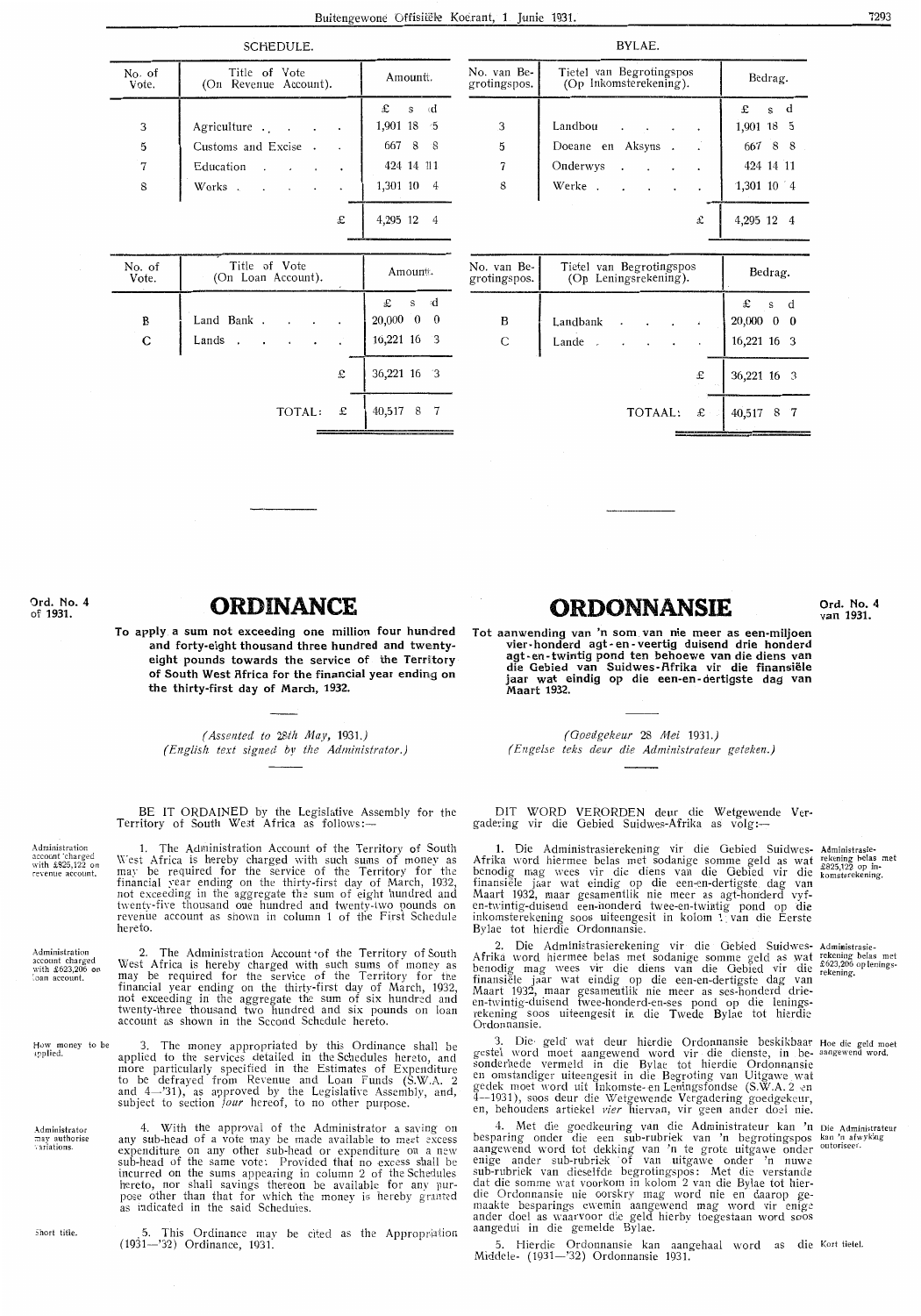#### FIRST SCHEDULE.  $\overline{\phantom{m}}$

#### REVENUE ACCOUNT.

#### EERSTE BYLAE.

#### $\overline{\phantom{a}}$ INKOMSTEREKENING.

| VOTE.       |                                                                                                                                                                                                                                                               | Column                 | Column | BEGROTINGSPOS.   |                                                                                                                                                                                             | Kolom   | Kolom          |
|-------------|---------------------------------------------------------------------------------------------------------------------------------------------------------------------------------------------------------------------------------------------------------------|------------------------|--------|------------------|---------------------------------------------------------------------------------------------------------------------------------------------------------------------------------------------|---------|----------------|
| No.         | Designation.                                                                                                                                                                                                                                                  | 1                      | 2      |                  | Benaming.                                                                                                                                                                                   | 1       | $\overline{2}$ |
|             |                                                                                                                                                                                                                                                               | £                      | £      |                  |                                                                                                                                                                                             | £       | £              |
| 1           | Administration<br>Including Museums, Libraries,                                                                                                                                                                                                               | 76,299                 |        | 1                | Administrasie .<br>Dit sluit in museums, biblio-                                                                                                                                            | 76,299  |                |
|             | etc.                                                                                                                                                                                                                                                          |                        | 500    |                  | teke, ens.<br>Toelae aan Plaaslike Besture                                                                                                                                                  |         | 500            |
| $\mathbf 2$ | Grants to Local Authorities<br>Legislative Assembly, etc. .                                                                                                                                                                                                   | 9,130                  | 1,000  | $\boldsymbol{2}$ | Wetgewende Vergadering, ens. .                                                                                                                                                              | 9,130   | 1,000          |
| 3           |                                                                                                                                                                                                                                                               | 25,890                 |        | 3                | Landbou                                                                                                                                                                                     | 25,890  |                |
|             | Agriculture<br>Including Grants to Agricul-<br>tural and other Shows<br>and Agricultural Socie-<br>ties, Bursaries, Expert<br>Assistance and Agricul-<br>tural Journal                                                                                        |                        | 700    |                  | ndbou<br>Dit sluit in Toelae aan Land-<br>bou- en andere tentoon-<br>stellings en Landbouver-<br>enigings,<br>Studiebeurse,<br>Deskundige hulp<br>en<br>Landboujoernaal .<br>$\mathbb{Z}^2$ | $\sim$  | 700            |
| 4           | Audit<br>the control of the control of                                                                                                                                                                                                                        | 3,170                  |        | 4                | Ouditeursafdeling                                                                                                                                                                           | 3,170   |                |
| 5           | Customs and Excise                                                                                                                                                                                                                                            | 6,270                  |        | 5                | Doeane en Aksyns                                                                                                                                                                            | 6,270   |                |
| 6           | Defence<br>Including Contribution South<br>West Africa Bisley                                                                                                                                                                                                 | 750<br>$\sim 10^{-11}$ | 100    | 6                | Verdediging<br>rdediging<br>Dit sluit in Bydrag Suidwes-<br>Afrika Bisley                                                                                                                   | 750     | 100            |
| 7           | Education                                                                                                                                                                                                                                                     | 150,580                |        | 7                | Onderwys                                                                                                                                                                                    | 150,580 |                |
| 8           | Works                                                                                                                                                                                                                                                         | 80,198                 |        | 8                | Werke.                                                                                                                                                                                      | 80,198  |                |
| 9           | Administration of Justice.                                                                                                                                                                                                                                    | 47,195                 |        | 9                | Regspleging                                                                                                                                                                                 | 47,195  |                |
| 10          | Lands, Deeds and Surveys                                                                                                                                                                                                                                      | 17,885                 |        | 10               | Lande, Registrasie en Opmetings                                                                                                                                                             | 17,885  |                |
| 11          | Mines                                                                                                                                                                                                                                                         | 6,620                  |        | 11               | Mynwese<br>$\label{eq:2} \mathcal{L}^{\mathcal{A}}(\mathcal{A}) = \mathcal{L}^{\mathcal{A}}(\mathcal{A}) = \mathcal{L}^{\mathcal{A}}(\mathcal{A}) = \mathcal{L}^{\mathcal{A}}(\mathcal{A})$ | 6,620   |                |
| 12          | Native Affairs                                                                                                                                                                                                                                                | 20,130                 |        | 12               | Naturellesake<br>and the state of the state of<br>$\cdot$ .                                                                                                                                 | 20,130  |                |
| 13          | Pensions and Gratuities .                                                                                                                                                                                                                                     | 19,500                 |        | 13               | Pensioene en Gratifikasies.                                                                                                                                                                 | 19,500  |                |
| 14          | Posts, Telegraphs and Tele-<br>phones in the set of the set of the set of the set of the set of the set of the set of the set of the set of the set of the set of the set of the set of the set of the set of the set of the set of the set of the set of the | 73,410                 |        | 14               | Pos-, Telegraaf- en Telefoon-<br>wese<br>and the second control of the second                                                                                                               | 73,410  |                |
| 15          | Prisons and Reformatories                                                                                                                                                                                                                                     | 17,920                 |        | 15               | Gevangenisse en Verbetergestigte                                                                                                                                                            | 17,920  |                |
| 16          | Interest and Redemption Charges                                                                                                                                                                                                                               | 109,565                |        | 16               | Rente en Aflossingskoste.                                                                                                                                                                   | 109,565 |                |
| 17          | Public Health<br>.                                                                                                                                                                                                                                            | 25,080                 |        | 17               | Volksgesondheid<br><b>Contract Contract Contract</b>                                                                                                                                        | 25,080  |                |
| 18          | South West Africa Police. .                                                                                                                                                                                                                                   | 135,530                |        | 18               | Suidwes-Afrika Poliesie .                                                                                                                                                                   | 135,530 |                |
|             | Total.<br>£                                                                                                                                                                                                                                                   | 825,122                |        |                  | Totaal.<br>£                                                                                                                                                                                | 825,122 |                |

#### SECOND SCHEDULE.  $\overline{\phantom{a}}$

#### LOAN ACCOUNT.

|                                 | VOTE.                                                                                                                                                                                                                                                                 | Column                                                             | Column                |
|---------------------------------|-----------------------------------------------------------------------------------------------------------------------------------------------------------------------------------------------------------------------------------------------------------------------|--------------------------------------------------------------------|-----------------------|
| No.                             | Designation.                                                                                                                                                                                                                                                          |                                                                    |                       |
| A<br>B<br>C                     | Buildings, etc.<br>Land Bank.<br>Lands<br>Including Advances to Settlers                                                                                                                                                                                              | £<br>35,706<br>209,000<br>90,000                                   | £<br>35,706<br>50,000 |
| D<br>F<br>F<br>G<br>H<br>J<br>K | Purchase and improvement<br>of land.<br>Settlement of Angola Farmers<br>Water Boring<br>Telegraph and Telephone Ex-<br>tension and renewals,<br>Loans to Local Authorities<br>Government Surveys<br>Dam Construction<br>Relief Loans:<br>Drought<br>and<br>Depression | 15,000<br>75,000<br>16,000<br>60,000<br>2,500<br>20,000<br>100,000 | 40,000                |
|                                 | £<br>Total                                                                                                                                                                                                                                                            | 623,206                                                            |                       |

#### SUMMARY.

| Amount chargeable to Revenue Account      |  |  | £825,122                      |
|-------------------------------------------|--|--|-------------------------------|
| Amount chargeable to Loan Account 623,206 |  |  |                               |
|                                           |  |  | Total $\therefore$ £1,448,328 |

#### TWEDE BYLAE.

#### LENINGSREKENING.

|                  | BEGROTINGSPOS.                                                                                                                          | Kolom                                          | Kolom       |
|------------------|-----------------------------------------------------------------------------------------------------------------------------------------|------------------------------------------------|-------------|
| No.              | Benaming.                                                                                                                               |                                                | 2           |
| A<br>B<br>C      | Geboue, ens.<br>Landbank                                                                                                                | £<br>35,706<br>209,000                         | £<br>35,706 |
|                  | Lande<br>sluit in voorskotte aan<br>Dit<br>setlaars<br>Aankoop en verbetering van                                                       | 90,000                                         | 50,000      |
| D<br>E<br>F      | grond<br>Nedersetting van Angola Boere<br>Boor vir Water<br>Telegraaf- en Telefoon-Uitbrei-                                             | 15,000<br>75,000                               | 40,000      |
| G<br>Ĥ<br>J<br>K | ding en Vernuwings<br>Lenings aan Plaaslike Besture<br>Goewerments-Opmetings<br>Dambou<br>Lenigingslenings: Droogte<br>en1<br>Depressie | 16,000<br>60,000<br>2,500<br>20,000<br>100,000 |             |
|                  | Totaal.<br>£                                                                                                                            | 623,206                                        |             |

#### SAMEVATTING.

|  |  | Bedrag ten laste van Inkomsterekening<br>Bedrag ten laste van Leningsrekening. | $\text{\pounds}825,122$<br>623,206 |
|--|--|--------------------------------------------------------------------------------|------------------------------------|
|  |  |                                                                                | Totaal. £1,448,328                 |

 $\overline{a}$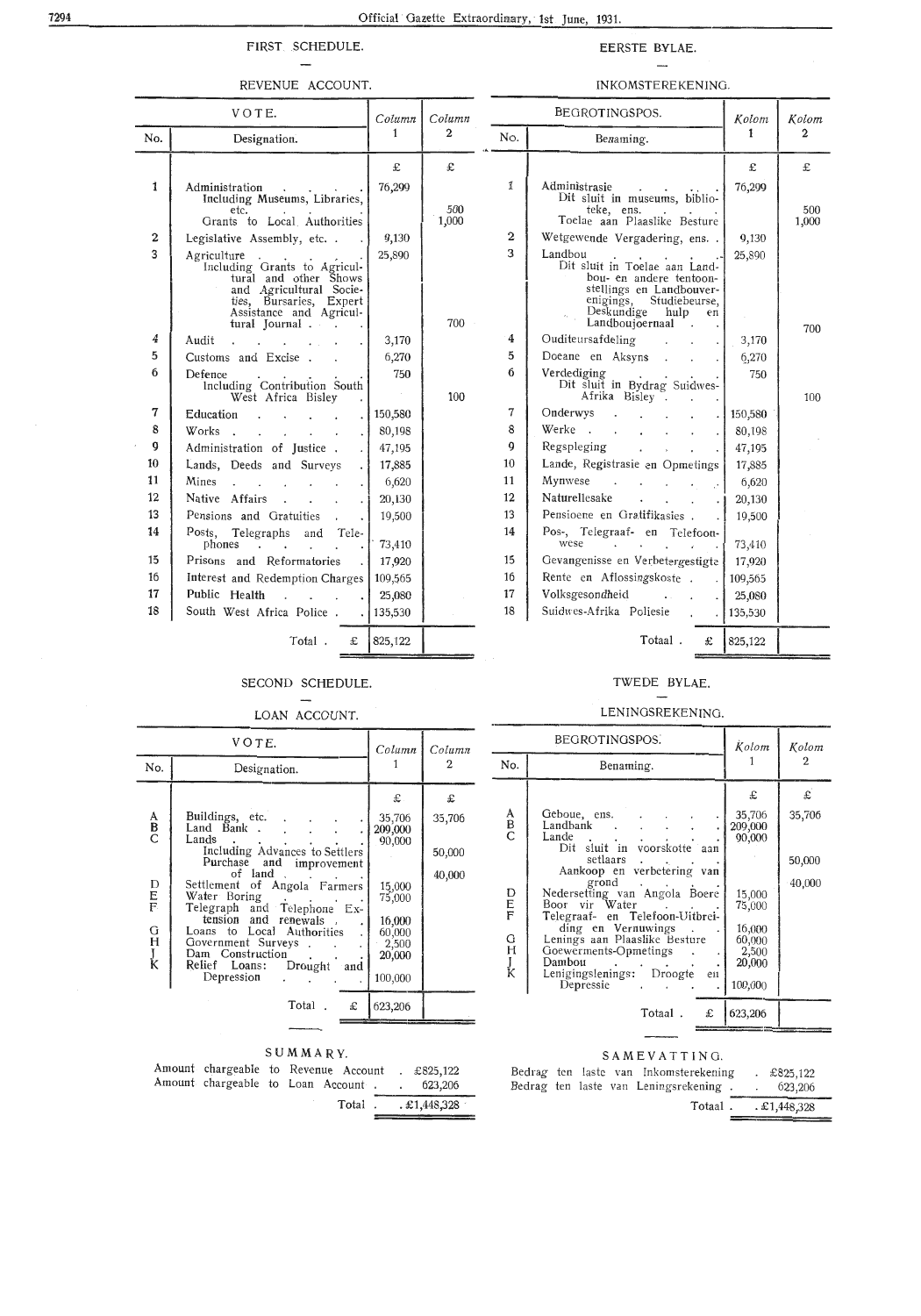Amendment of<br>section *three* of In-<br>Ordinance of Im-<br>perial Governor<br>dated March 19,<br>1909, as annended<br>the Imperial Go-<br>weror dated Oc-<br>weror dated Oc-<br>and by Procla-<br>mation No. 32 of<br>1920.

Short title.

Ord. No. 6

of 1931.

Definition.

umendment of

applied to<br>Territory.

Bank-notes.

Amendment of

## **ORDINANCE**

To amend the law relating to the taxation of landed property.

(Assented to 28th May, 1931.) (Afrikaans text signed by the Administrator.)

BE IT ORDAINED by the Legislative Assembly for the Territory of South West Africa as follows:-

1. Section three of the Ordinance of the Imperial Governor<br>of German South West Africa relating to the Taxillion of<br>Landed Property dated the nincteenth day of March. 1909, as<br>amended by section one of the Ordinance of th

2. Section *eight* of the Ordinance of the Imperial Covernor<br>of German South West Africa relating to the Taxation of<br>Landed Property dated the nineteenth day of Marcii<sub>1</sub> 1909,<br>is hereby amended by the deletion of the wor Amendment of<br>section *eight* of<br>Ordinance of Im-<br>perial Covernor<br>dated March 19,<br>1909.

3. This Ordinance may be cited as the Taxation of Landed<br>Property Amendment Ordinance, 1931, and shall be Lead as<br>one with the Ordinance of the Imperial Governor of German<br>South West Africa relating to the Taxation of Lan

#### **ORDINANCE**

To increase the stamp duties payable upon bank-notes. bills of exchange and promissory notes and reneipts.

> (Assented to 28th May, 1931.) (English text signed by the Administrator.)

BE IT ORDAINED by the Legislative Assemb<sub>ly</sub> for<br>Territory of South West Africa as follows: $the$ 

1. In this Ordinance the expression "the principal Jaw"<br>means the Stamp Duties and Fees Act, 1911 (Act  $\frac{1}{100}$ , 30<br>of 1911), as amended by the Stamp Duties and Fees Amend-<br>nent Act, 1913 (Act No. 31 of 1913), and the

2. Section eight of the principal law is hereby repealed<br>and the following new section is substituted therefor... Amendment of<br>section  $eighi$  of<br>Act No. 30 of<br>1911 of the Union<br>Parliament as<br>applied to this

wing new section is substituted therefor  $\frac{1}{1-\epsilon}$ <br>8. Every Bank which has authority uider a<br>permit issued under section *nineteen* set the<br>Banks Proclamation, 1930 (Proclamation No.<br>29 of 1930), or any amendment thereo

(Goedgekeur 28 Mei 1931.) (Afrikaanse teks deur die Administrateur geteken.)

eiendom te wysig.

DIT WORD VERORDEN deur die Wetgewende Vergadering vir die Gebied Suidwes-Afrika as volg:-

**ORDONNANSIE** 

Badering vir die Gebied Surawes-Afrika as volg.—<br>
1. Artiekel drie van die Ordonnansie van die Keiserlike Wysiging van ar-<br>
Goewerneur van Duits Suidwes-Afrika betreffende die Be- tickel drie van<br>
lasting op Grondeiendom g

2. Artiekel *agt* van die Ordonnausie van die Keiserlike wysiging van af-<br>Goewerneur van Duits Suidwes-Afrika betreffende die Be-tiekel *agt* van lasting op Grondeiendom gedagteken die negentiende dag <sup>Ordonnausie van Maa</sup>

3. Hierdie Ordonnansie kan aangehaal word as die Wysi-<br>gingssordomansie van 1931 betreffende die Belasting op Grond-<br>gingsordomansie van 1931 betreffende die Belasting op Grond-<br>eiendom en moet as een gelees word met die O

Ord. No. 6 van 1931.

Om die seëlregte betaalbaar op banknote, wissels en promesses en kwitansies te verhoog.

**ORDONNANSIE** 

(Goedgekeur 28 Mei 1931.) (Engelse teks deur die Administrateur geteken.)

DIT WORD VERORDEN deur die Wetgewende Vergadering vir die Gebied Suidwes-Afrika as volg:-

gadering vir die Gebied Suidwes-Arrika as volg:—<br>
1. In hierdie Ordonnansie beteken die uitdrukking "die woordbepaling.<br>
hoofwet" "De Zegelwet Wijzigingswet 1913" (Wet No. 30<br>
gewysig by "De Zegelwet Wijzigingswet 1913" (W

2. Artiekel  $agt$  van die hoofwet word hierby herroep en vervang deur die volgende nuwe artiekel:—

Bankbiljetten.

exet agt van die hoofveet word hierby herroep wysiging van scheur die volgende nuwe artiekel:—<br>
S. toder bank, die krachtens een ingevolge puit van die volgende nuwe artiekeleiens een ingevolge puit van die krachtens een

Om die wet met betrekking tot die belasting op grond-

Ord. No. 5

7295

van 1931.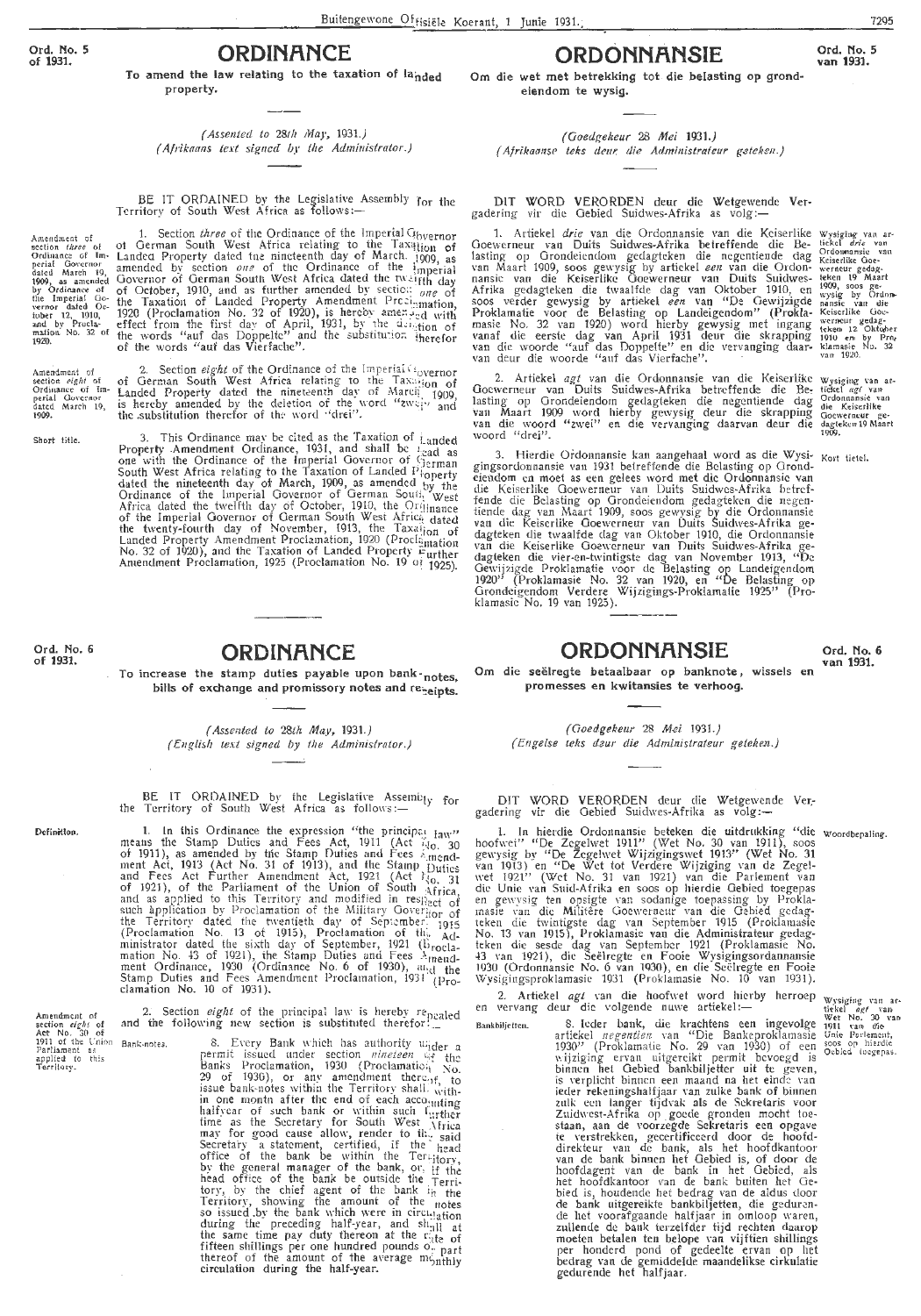| Amendment of the<br>Second Schedule<br>to Act No. 30<br>of 1911 of the<br>Union Parliament,<br>as applied to<br>this Territory. | 3. The Second Schedule to the principal law is hereby<br>amended-<br>(a) by the deletion of item 6 thereof, and the substitution<br>therefor of the following new item: $-$<br>£<br>d<br>S.<br>6. Bank-note: In lieu of the duty imposed<br>under "Promissory Note" a composition<br>duty at the rate of fifteen shillings per<br>one hundred pounds or part thereof of<br>the average monthly circulation of the<br>notes of any bank issued within the Terri-<br>15 0<br>tory during each half-year<br>$\overline{\phantom{m}}$ | 3. Die Twede Bylae van die hoofwet word hierby ge- Wysiging van die<br>Twede Bylae van<br>wysig-<br>Wet No. 30 van<br>(a) deur ietem 6 daarvan te skrap en te vervang deur die 1911 van die Unie<br>Parlement, soos<br>volgende nuwe ietem:-<br>op hierdie Gebied<br>s d toegepas.<br>6. Bankbiljet: In plaats van 't recht opge-<br>legd onder "Promesse", een kompositie-<br>recht van vijftien shillings per honderd<br>pond of deel ervan van de gemiddelde<br>maandelikse cirkulatie van de bankbiljet-<br>ten, die door een bank gedurende ieder<br>halfjaar binnen het Gebied uitgereikt<br>$\cdot 15 \quad 0$<br>worden<br>and the company of the company of the company |
|---------------------------------------------------------------------------------------------------------------------------------|-----------------------------------------------------------------------------------------------------------------------------------------------------------------------------------------------------------------------------------------------------------------------------------------------------------------------------------------------------------------------------------------------------------------------------------------------------------------------------------------------------------------------------------|----------------------------------------------------------------------------------------------------------------------------------------------------------------------------------------------------------------------------------------------------------------------------------------------------------------------------------------------------------------------------------------------------------------------------------------------------------------------------------------------------------------------------------------------------------------------------------------------------------------------------------------------------------------------------------|
|                                                                                                                                 | (b) by the deletion of paragraphs $(1)$ and $(2)$ of item 7<br>thereof and the substitution therefor of the following<br>$new$ paragraphs: $-$                                                                                                                                                                                                                                                                                                                                                                                    | (b) deur paragrawe (1) en (2) van ietem 7 daarvan te<br>skrap en te vervang deur die volgende nuwe para-<br>grawe:<br>- d<br>s                                                                                                                                                                                                                                                                                                                                                                                                                                                                                                                                                   |
|                                                                                                                                 | and a strong state of the state of<br>$(1)$ Any cheque                                                                                                                                                                                                                                                                                                                                                                                                                                                                            | (1) Enige tjek<br>$\mathbf{r} = \mathbf{r} \cdot \mathbf{r}$ , where $\mathbf{r} = \mathbf{r} \cdot \mathbf{r}$                                                                                                                                                                                                                                                                                                                                                                                                                                                                                                                                                                  |
|                                                                                                                                 | (2) Any other Bill of Exchange or Pro-                                                                                                                                                                                                                                                                                                                                                                                                                                                                                            | $(2)$ Enige andere Wissel of Promesse—                                                                                                                                                                                                                                                                                                                                                                                                                                                                                                                                                                                                                                           |
|                                                                                                                                 | $missory$ Note $-$<br>(i) When the amount or value does<br>not exceed $£10$<br>$\mathbf{r} = \mathbf{r}$ and $\mathbf{r} = \mathbf{r}$<br>(ii) When the amount or value ex-<br>ceeds £10 but does not exceed £50 -<br>$1 -$<br>(iii) When the amount or value exceeds<br>£50 — for every £50 or part thereof —<br>$1 -$                                                                                                                                                                                                           | (i) Wanneer het bedrag of de waarde<br>niet meer is dan £10. $\cdots$ $\cdots$ $\cdots$<br>$\mathbf{2}$<br>(ii) Wanneer het bedrag of de waarde<br>meer is dan $£10$ , doch niet meer<br>$\text{dan } £50$<br>(iii) Wanneer het bedrag of de waarde.<br>meer is dan £50 - voor elke £50<br>of deel ervan $-$<br>$1 -$                                                                                                                                                                                                                                                                                                                                                            |
|                                                                                                                                 | (c) by the deletion of paragraph (1) of item 21 thereof<br>and the substitution therefor of the follow-<br>ing new paragraph: $-$<br>s d<br>£<br>(1) If given for or upon the payment of                                                                                                                                                                                                                                                                                                                                          | (c) deur paragraaf (1) van ietem 21 daarvan te skrap en<br>te vervang deur die volgende nuwe paragraaf:-<br>£<br>d<br>S.<br>(1) Indien gegeven voor of bij betaling van<br>geld-                                                                                                                                                                                                                                                                                                                                                                                                                                                                                                 |
|                                                                                                                                 | $money-$<br>(a) exceeding ten shillings, but not<br>exceeding $\pounds 1$                                                                                                                                                                                                                                                                                                                                                                                                                                                         | (a) meer dan tien shillings, doch niet<br>meer dan $\&1$ $\qquad$ - 1<br>(b) meer dan $\pounds 1$ , doch niet meer dan                                                                                                                                                                                                                                                                                                                                                                                                                                                                                                                                                           |
|                                                                                                                                 | (b) exceeding £1, but not exceeding £10 $-$                                                                                                                                                                                                                                                                                                                                                                                                                                                                                       | -2<br>$\mathfrak{L}10$<br><b>All Cards</b>                                                                                                                                                                                                                                                                                                                                                                                                                                                                                                                                                                                                                                       |
|                                                                                                                                 | -3<br>(c) exceeding £10 $\cdot$                                                                                                                                                                                                                                                                                                                                                                                                                                                                                                   | (c) meer dan $\pounds 10$                                                                                                                                                                                                                                                                                                                                                                                                                                                                                                                                                                                                                                                        |
| Repeal of laws.                                                                                                                 | 4. The Stamp Duties and Fees Amendment Ordinance,<br>1930 (Ordinance No. 6 of 1930), and the Stamp Duties<br>and Fees Amendment Proclamation, 1931 (Proclamation No.<br>10 of 1931), are hereby repealed.                                                                                                                                                                                                                                                                                                                         | 4. Die Seëlregte en Fooie Wysigingsordonnansie 1930 Herroeping van<br>(Ordonnansie No. 6 van 1930) en Seëlregte en Fooie Wysi- wette.<br>gingsproklamasie 1931 (Proklamasie No. 10 van 1931) word<br>hierby herroep.                                                                                                                                                                                                                                                                                                                                                                                                                                                             |
| Short title.                                                                                                                    | 5. This Ordinance may be cited as the Stamp Duties<br>and Fees Amendment Ordinance, 1931.                                                                                                                                                                                                                                                                                                                                                                                                                                         | 5. Hierdie Ordonnansie kan aangehaal word as die Seël- <sub>Kort tietel.</sub><br>regte en Fooie Wysigingsordonnansie 1931.                                                                                                                                                                                                                                                                                                                                                                                                                                                                                                                                                      |

**Ord. No. 7 of 1931.** 

#### **ORDINANCE**

**To amend the law relating to the sale of intoxicating liquor. Om die wet op verkoop van bedwelmende drank te wysig.** 

*( Assented to 28th May,* 1931.) *( Afrikaans text signed by the Administrator.)* 

BE **IT** ORDAINED by the Legislative Assembly for the Territory of South West Africa as follows:-

Amendment of Se-<br>
com d Schedule to<br>
Proclamation No.<br>
amended by sec-<br>
tion *six* of Pro-<br>
clamation No. 7<br>
clamation No. 7<br>
clamation No. 18<br>
clamation No. 18<br>
clamation No. 18<br>
of 1924. 1. Subject to the provisions of section *four,* the Second Schedule to the Liquor Licensing Proclamation, 1920 (Proclamation No. 6 of 1920), as amended by section *six* of the Liquor Licensing Proclamation, 1923 (Proclamation No. 7 ot 1923), and section *two* of the Liquor Licensing further Amendment Proclamation, 1924 (Proclamation No. 18 of 1924), is hereby deleted and the following new schedule substituted therefor: $-$ 

#### THE SECOND SCHEDULE.

Sums payable for or in respect of licences granted or renewed or transfers or removals of licences and privileges allowed under the Liquor Licensing Proclamation, 1920 (Proclamation No. 6 of 1920), or any amendment thereof.

1. For a wholesale licence for one year-

- (a) for general sale  $\therefore$   $\therefore$   $\therefore$   $\therefore$   $\pm 50$
- (b) for sale to licensed dealers in liquor only  $\degree$  £30
- 2. For a retail licence for one year  $\cdot$   $\cdot$   $\cdot$   $\cdot$   $\cdot$   $\pm$  10

In addition, on all liquor sold a tax calculated at the following rates:

- (a) on the sale of beer, including ale, porter, stout and any other kind of beer, one shilling per bulk gallon or part thereof;
- (b) on the sale of wine other than the produce and manu- facture of South West Africa, cider, perry and any other liquor which contains not more than twenty-five *per cent* of proof spirit, six pence per .bulk gallon or part **thereof;**

**QRDQNNflNSJE Ord. No. 7 van 1931.** 

*(Ooedgekeur* 28 *Mei 1931.) (Afrikaanse teks deur die Administrateur geteken.)* 

DIT WORD VERORRDEN deur die Wetgewende Vergadering vir die Gebied Suidwes-Afrika as volg:-

1. Onderhewig aan die bepalings van artiekel *vier* word die Twede Bvlae van "De Drank Licentie Proklamatie 1920" (Proklamasie ·No. 6 van 192D), soos ge\vysig by artiekel *ses*  van "De Drank Licentie Proklamatie Verdere Wijziging Proklamatie 1923" (Proklamasie No. 7 van 1923), en artiekel *twee*  van "De Dranklicentie Verdere Wijzigingsproklamatie 1924'' (Proklamasie No. 18 van 1924) hierby geskrap en vervang<br>deur die volgende nuwe bylae:— Wysiging van<br>Twede Bylae van<br>Proklamasie- No.<br>6 van 1920, soos<br>gewysig by ar-<br>tiekel *ses* van<br>Proklamasie- No. 7 van 1923 en<br>artiekel *twee* van<br>Proklamasie No.<br>18 van 1924.

#### DE TWEEDE BIJLAOE.

Somrnen betaalbaar voor of ten opzichte van licenties, verleend of vernieuwd, of overdrachten of overbrengingen<br>van licenties en voorrechten toegestaan krachtens de Drank Licentie Proklamatie 1920 (Proklamatie No. 6 van 1920) of een wijziging ervan.

- 1. Voor een licentie bij de grote maat voor een jaar-
- (a) voor alg·emeen verkoop . £50
- (b) voor verkoop aan gelicentiëerde handelaars uitsluitelik in drank  $\ddot{i}$  .  $\ddot{j}$  .  $\ddot{k}$  .  $\ddot{k}$  .  $\ddot{k}$  .
- 2. Voor een licentie bij de kleine maat voor een jaar  $\text{\pounds}10$

Buitendien een belasting op alle drank verkocht, berekend volgens de volgende schaal:—

- (a) op \·erkoop van bier, met inbegrip van ale, porter, stout en enige anclere soort bier, een shilling per gelling bij volume of gedeelte ervan;
- (b) op verkoop van wijn, die niet het produkt en fabrikaat van Zuidwest-Afrika is, cider, perry en enige andere soort sterke drank van niet meer clan vijf-en-twintig percent proefsterkte, zes pennies per gelling bij volume of gedeelte ervan;